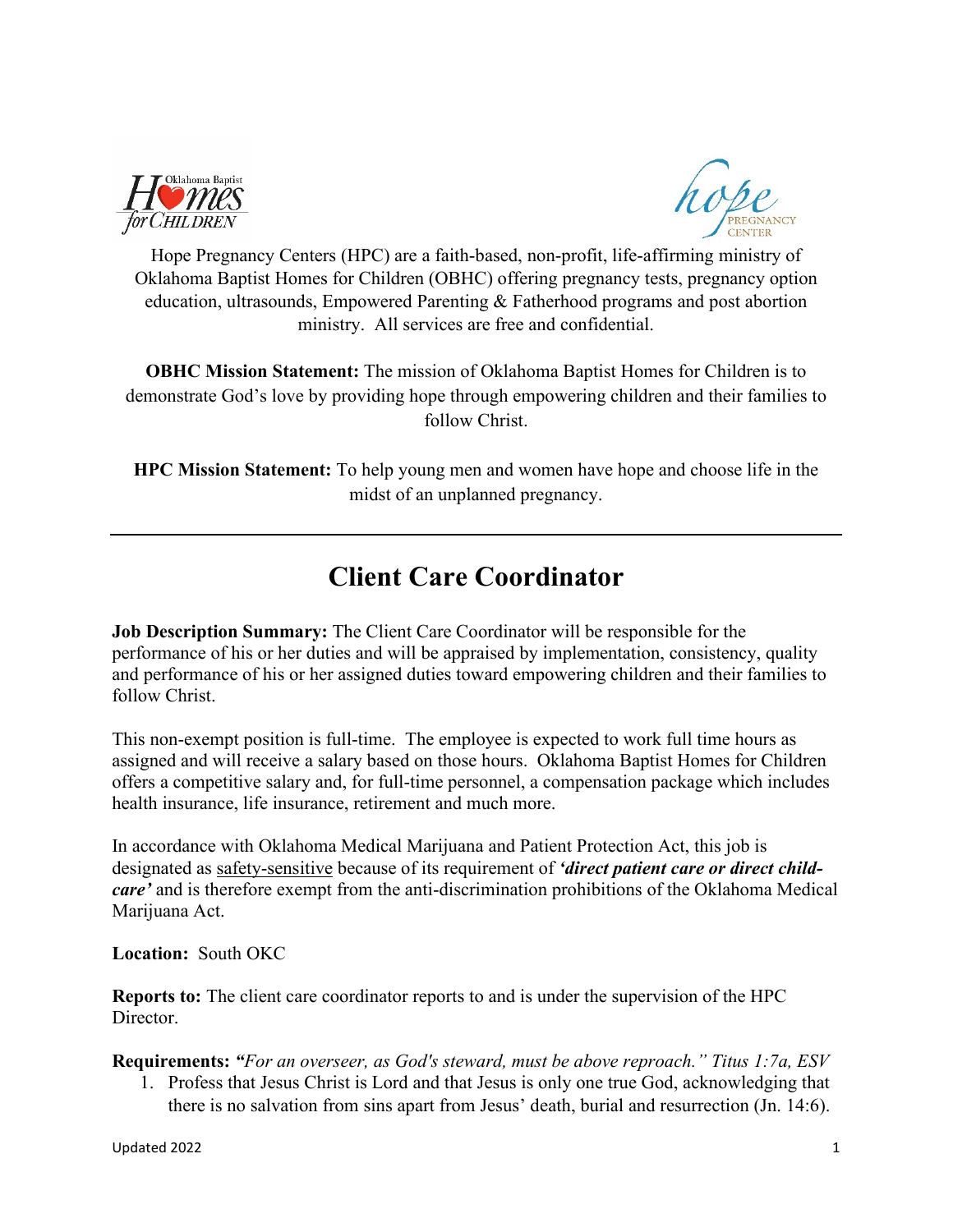- 2. Believe the Bible is the inspired and inerrant Word of God (2 Tim. 3:16).
- 3. Mature, Christian person that is actively involved in a Southern Baptist Church (Heb. 10:25).
- 4. Believe and follow the 2000 Baptist Faith and Message as summarized in the OBHC Statement of Belief.
- 5. A firm commitment to the sanctity of human life (Ps. 139:13, 14) and biblical sexual purity in all circumstances (1 Cor. 7).
- 6. Concern for God's kingdom (Mt. 6:33), love for those served (Mt. 22:37-39) and a calling to OBHC (Ps.  $90:16$ , 17).

**Educational Requirements: "***Do you see a man skillful in his work? He will stand before kings. He will not stand before obscure men." Proverbs 22:29, ESV*

- 1. High school diploma, or equivalent.
- 2. Organizational and administrative skills and experience.
- 3. Proficient in Microsoft Office.
- 4. Data entry experience preferred.
- 5. Receptionist skills.
- 6. Flexible multitasker.

We are a religious employer, and we reserve the right to hire based upon religious preference pursuant to Section 702 of Title VII Civil Rights Act 1964.

**Job Responsibilities:** *"Whatever you do, work heartily, as for the Lord and not for men" Colossians 3:23, ESV*

1. **Support the Operations of the Center in a Christ-like, Hospitable Manner.**

*"Contribute to the needs of the saints and seek to show hospitality." Romans 12:13, ESV*

- A. Communicate effectively with staff, clients (especially college age), leadership and volunteers.
- B. Enjoy interacting, face-to-face, and via phone/text with potential clients and guests.
- C. Communicate compassion, while using discernment, when meeting needs.
- D. Responsible to share information without taking responsibility to solve each client's problem.
- E. Open and close center as needed.
- F. Greet and assist clients and visitors.
- G. Check clients in/out of center.
- H. Answer the telephone.
- I. Manage client scheduling (walk-ins, calls, texts, and website appointments).
- J. Maintain online appointment scheduler.
- K. Maintain current community referral guide.
- L. Make appropriate referrals for services not offered at Hope.
- M. Confirm appointments.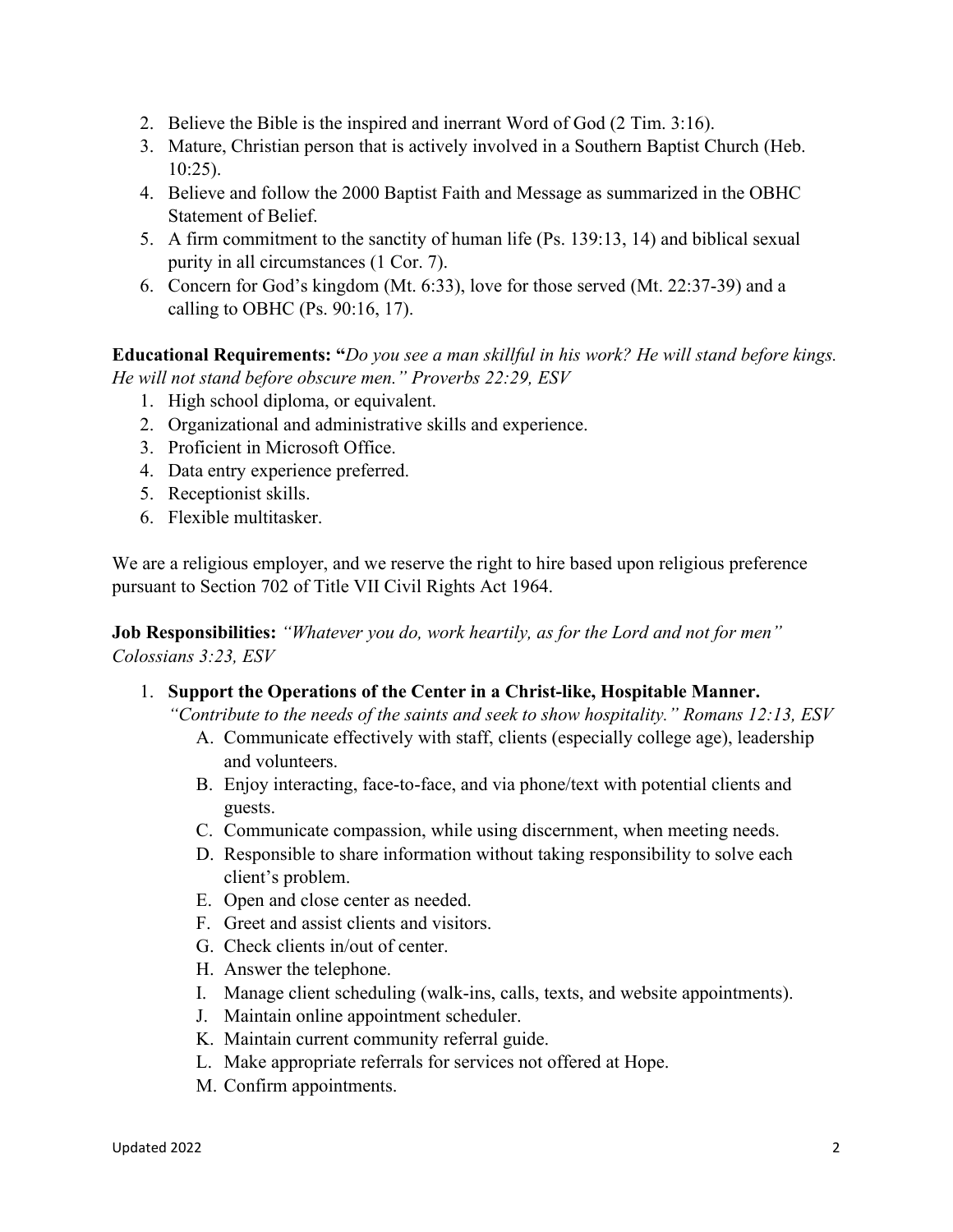- N. Follow-up with clients, including monthly birth calls and documentation of follow-up in client files and database.
- O. Maintain monthly Client Newsletter.
- P. Assist with client data entry when needed.
- Q. Assist with stocking center supplies.
- R. Perform other duties as assigned by HPC Director.
- **2. Responsible for Reporting to the HPC Director with Christ-Like Submission.** *"Let everyone be subject to the governing authorities. For there is no authority except from God, and those that exist have been instituted by God." Romans 13:1, ESV*

## **3. Demonstrates Christ-like Interpersonal Skills**

*"Only let your manner of life be worthy of the gospel of Christ, so that whether I come and see you or am absent, I may hear of you that you are standing firm in one spirit, with one mind striving side by side for the faith of the gospel" Philippians 1:27, ESV*

- A. Models Christ-like behavior in word and deed in relationships with staff, donors, trustees, volunteers, men, women, children and families (1 Tim. 4:12).
- B. Responsible for exercising Christ-like confrontational skills (as they arise) while engaging in interpersonal relationships, beginning with one-on-one confrontation utilizing the D.I.S.C. profile as a guide for this confrontation (Mt. 18:15-17).
- C. Recognize and respond humbly to the differences in learning and communication styles, as well as cultural and philosophical perspectives of residents, families and staff while utilizing D.I.S.C. to better understand who they are and how to communicate to them (Gal. 3:28).
- D. Demonstrate biblical conflict resolution skills with residents, staff and family members, beginning with confession of personal responsibility in the conflict being addressed (1 Jn. 1:9).
- E. Actively pursues opportunities for fellowship, friendship and community-building with other staff members, remembering that each staff person is a brother or sister in Christ (Heb. 10:24).
- F. Recognize the emotional needs, family dynamics and other personal difficulties of the other staff members and respond with love and prayer (Jn. 15:12-14).
- **4. Honor God's Provision by Keeping OBHC Property and Vehicles Clean and Well Maintained** *"So then each of us will give an account of himself to God." Romans 14:12 ESV*
	- A. Display biblical characteristics of truthfulness and integrity by reporting all damage and accidents to the administration (Prov. 28:18).
	- B. Demonstrate stewardship and ownership by keeping allotted office space, office equipment, grounds, facilities, buildings, and other resources clean and well maintained (Gal. 6:4, 5).
	- C. Be proficient and use integrity in use of computer and other office equipment (1 Cor. 15:58).